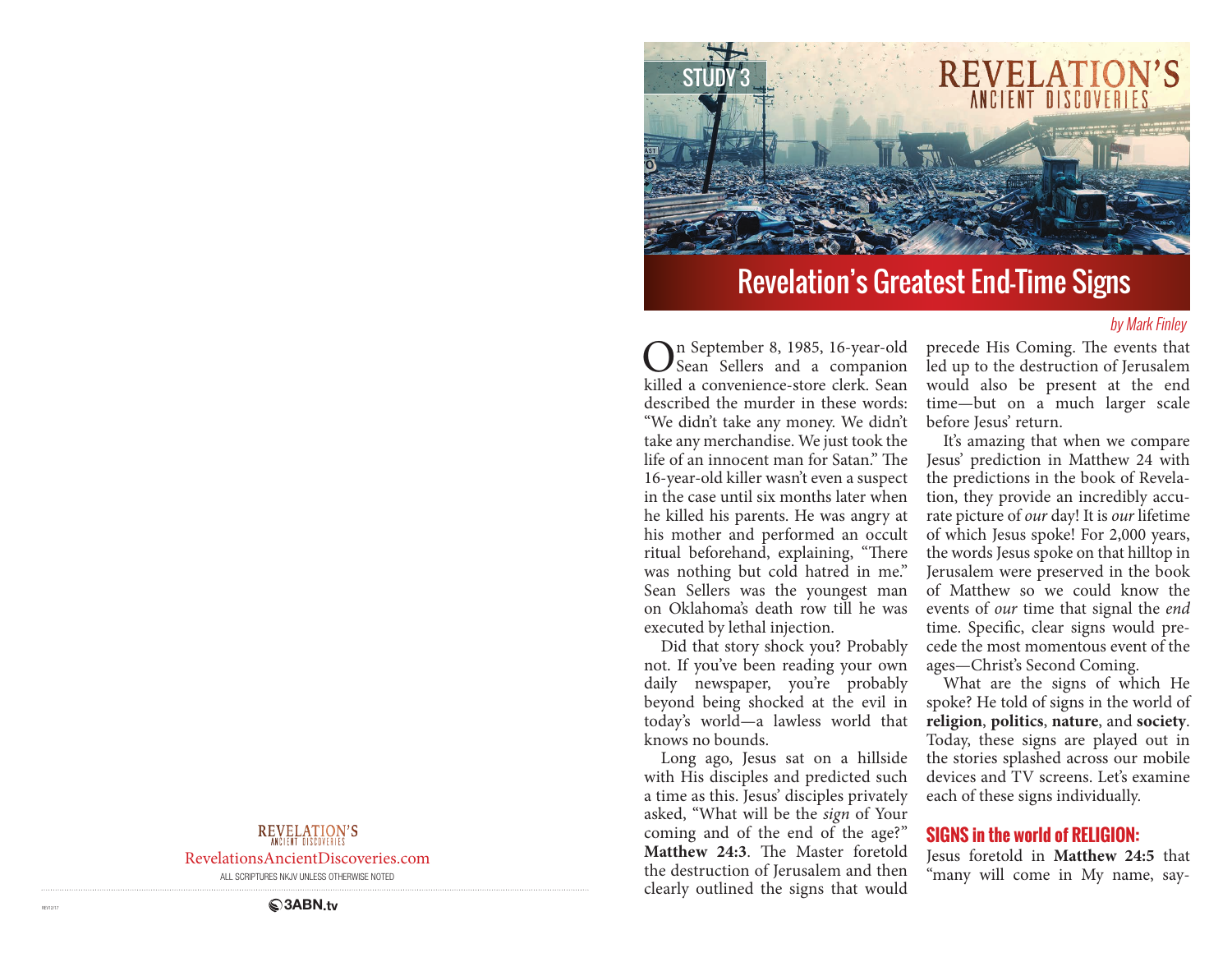ing, '*I am the Christ,*' and will deceive many." Thousands, in their search for certainty, turn to cults, to false Christs and false prophets who recruit many to follow them. Jesus warned in **Matthew 24:24**, "For false christs and false prophets will rise and show great signs and wonders"

The book of Revelation confirms that part of Satan's plan is *deception:* "He performs great signs, so that he even makes fire come down from heaven on the earth in the sight of men. And he *deceives* those who dwell on the earth by those signs which he was granted to do in the sight of the beast." **Revelation 13:13-14**. The devil will unleash his deceptive power to take captive men's and women's minds.

False religions have increased phenomenally. Cults recruit those who are searching. The *Heaven's Gate cult* pro-

> The Bible predicts a mighty false revival just before the

duced a farewell video and then took their own lives. *Jim Jones* of the People's Temple led nearly 1000 to their death in the

jungles of Guyana as they drank cyanide-laced Kool-Aid. *David Koresh* led his followers to a fiery death in Waco, Texas. To say nothing of *Swiss cults*  whose members burned themselves to death, or a *Japanese cult* planning nerve gas attacks on Japanese subways. There are Bible-based cults, UFO cults, Satanist cults, New Age cults, Eastern cults.

The Bible predicts a mighty false revival just before the Second Coming. Over two thousand newspapers in the U.S. carry astrology columns. Dial 900 phone numbers, and psychics will tell your future—for a fee. Click on Internet sites, and you can be guided through numerology, tarot cards, and

dream interpretations. The devil is pulling out all the stops in these last days. But God is not caught by surprise—He warns us in His book.

#### **SIGNS in the world of POLITICS:**

In **Matthew 24:6-7**, Jesus says, "You will hear of wars and rumors of wars.

. . . For nation will rise against nation, and kingdom against kingdom." The 20th century saw World War I, World War II, the Korean War, the Vietnam War, the Arab-Israeli Wars, the war in Bosnia, the Gulf War, Kosovo, southern and northern Ireland, wars all over Africa from Rwanda and Somalia to the Sudan and the Congo. One source estimates 180 million people have been killed in the last century—a total far greater than for any other century in history. Peace treaties, based on frail human promises, are signed one

day and broken the next. Speaking of our time, the Apostle Paul declared in **1 Thessalonians 5:3**, "When they say, 'Peace and safety!' then sudden destruction comes upon them. . . . And they shall not escape."

Today the nuclear threat is greater than ever. Even though the U.S. has downsized our nuclear arsenal, Russia has not. In August of 1999, CBS's *60 Minutes II* aired a program about Russia's Secret Cities continuing to produce *plutonium*—the key ingredient in nuclear weapons. When terrorists and rogue governments go to Russia seeking to buy plutonium to make nuclear bombs, scientists who have not been paid by Russia's crumbling economy are sorely tempted to sell their precious commodity.

**Revelation 11:18** puts it this way: "The nations were angry, and Your

wrath has come, and the time of the dead, that they should be judged. And that You should reward Your servants the prophets and the saints, . . . and should destroy those who destroy the earth." With unchecked nuclear weapons, we now have the capacity for self-destruction. This is certainly one of the greatest signs of Jesus' return, for never before in history has mankind had the capability to destroy all the earth.

#### **SIGNS in the World of NATURE:**

In **Matthew 24:7**, Jesus said, "There will be famines, and pestilences [strange diseases], and earthquakes in various places." Do we see *famines*  today? Experts know that for many, chronic hunger is an ever-present part of life and that 10,000 people a day, or had devastating quakes. There's a whole lot of shaking going on!

### **SIGNS in the world of SOCIETY:**

No signs are more obvious than those in the social world.

Jesus plainly predicted in **Matthew 24:37-38**: "As the days of Noah were, so also will the coming of the Son of Man be. For as in the days before the flood, they were eating and drinking, marrying and giving in marriage, until the day that Noah entered the ark." In Noah's day, God's standards were no longer accepted. And how is society's moral fabric today? *Living together outside of marriage is commonplace. Out-of-wedlock babies* account for 40% of all births in America. The *divorce rate* quadrupled, from 4.3 million in 1970 to 18.3 million in 1996.



more than 3.5 million people per year, die of starvation. Do we see *pestilences*  today—strange diseases running rampant? Some diseases are becoming resistant to antibiotics. And new diseases appear for which science has no cure— AIDS, Mad Cow disease, the Ebola virus. Do we see *earthquakes* today? Seismograph stations record 12,000 to 14,000 earthquakes per year—about 35 per day. Many earthquakes of disastrous magnitude peppered the century just closed. Turkey and Taiwan recently

### **SIGNS in the world of KNOWLEDGE:**

**Daniel 12:4** speaks of "the time of the end" when "knowledge shall increase"—knowledge about Daniel's prophecies and knowledge in general would increase. As you turn on your computer, remember: ours is an age truly exploding with knowledge.

Looking to our daily newspaper for hope, we find only despair. Looking to the Bible in despair, we find hope. Fulfilled prophecies are all around us—Jesus is coming soon! R